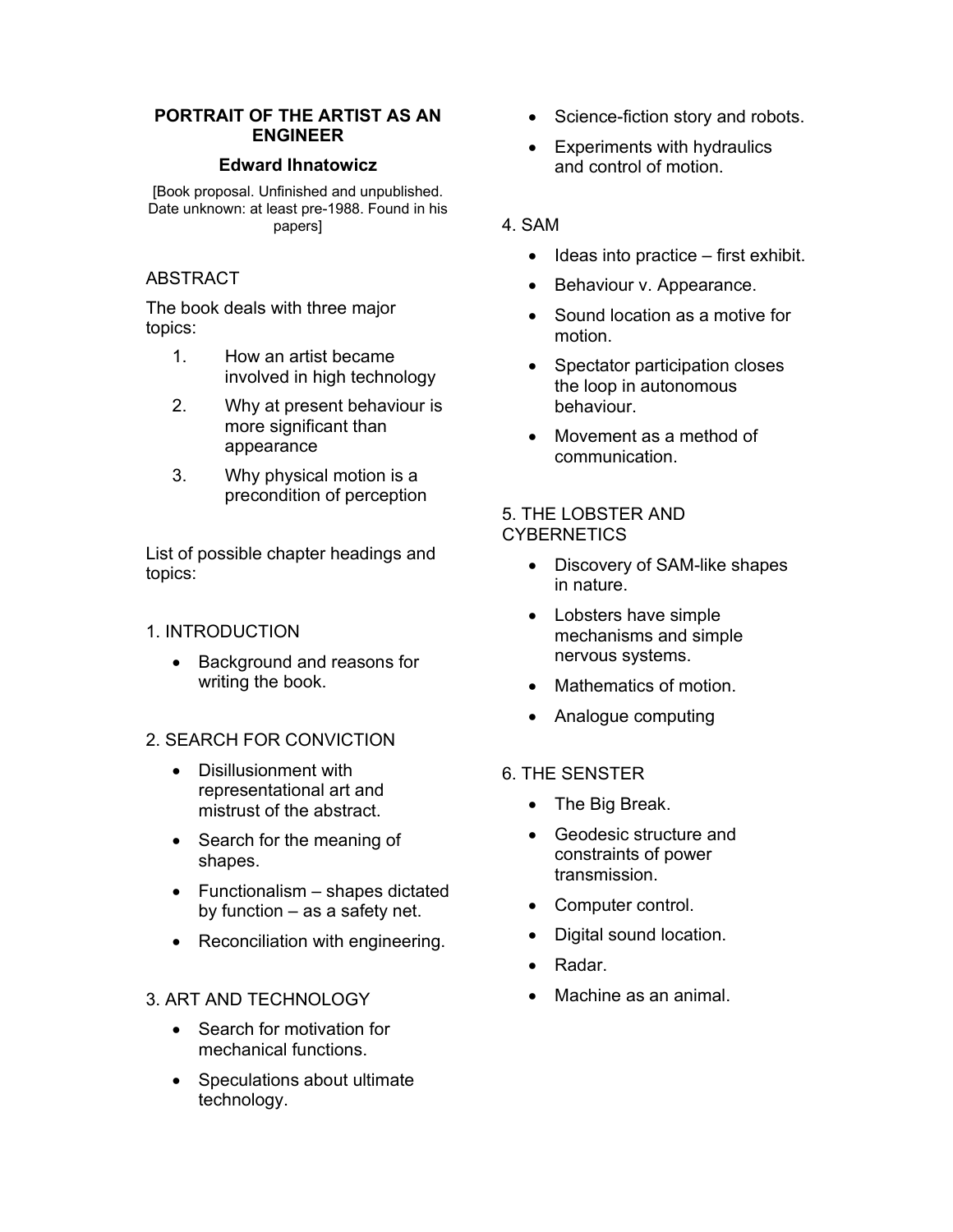## 7. ART AND ARTIFICIAL **INTELLIGENCE**

- Experiments with simple learning systems.
- Study of natural systems, tropisms and taxes.
- Data and Information.

## 8. THE BANDIT

- Nature of mechanical information.
- A simple lever system.
- A.I. research tool into an art exhibit.
- Mechanical shape determination.
- Concept of direction at a critical point in evolution.

## 9. CONSTRUCTION OF REALITY

- Robotics.
- Problems of internal representation of environment.
- Three-degrees-of-freedom arm and force resolving.
- Need for multi-disciplinary approach to robotics.
- 10. PERCEPTION
	- Motion parameters as natural information storage.
	- Skill as memory thinking with muscles.
	- Relevance of manipulation to the process of perception.
	- Conclusions

# **Introduction**

I am writing this book because of the strong desire to communicate a view of perception which I have arrived at through construction, actual and contemplated, of moving, cybernetic pieces of sculpture. Although I have followed an artistic approach, the results I believe to be valid also in the scientific sense, as well as of practical value in the fields of robotics and advanced automation. The method by which I arrived at these results and the fact that I am not a scientist conspire to make a rigorously scientific treatment of them difficult and would, perhaps, make it counter-productive. The approach I have chosen, therefore, is to describe the various stages I have gone through in my work and in my thinking, hoping that by the end of the book the reader will understand my view of this very complex problem of perception, even if he does not agree with my conclusions.

The very severe limitation of the present-day robot is that it cannot be relied upon to deal with unforeseen changes in its environment even of the most trivial kind. This results from our lack of understanding of the nature of the process by which we, and other animals, inform ourselves about the state of the world outside of us. Attempts at improving this situation are proving very expensive, limited and not very informative as to the direction in which we are going. The problem is urgent and the solution not at all imminent.

My hope is that this book will make acceptable my argument which, in a nut-shell, is that in order for any system, natural or artificial, to be able to deduce anything at all about any object simply by looking at it, it must first be able, or must have been able in the past, to interact with it in some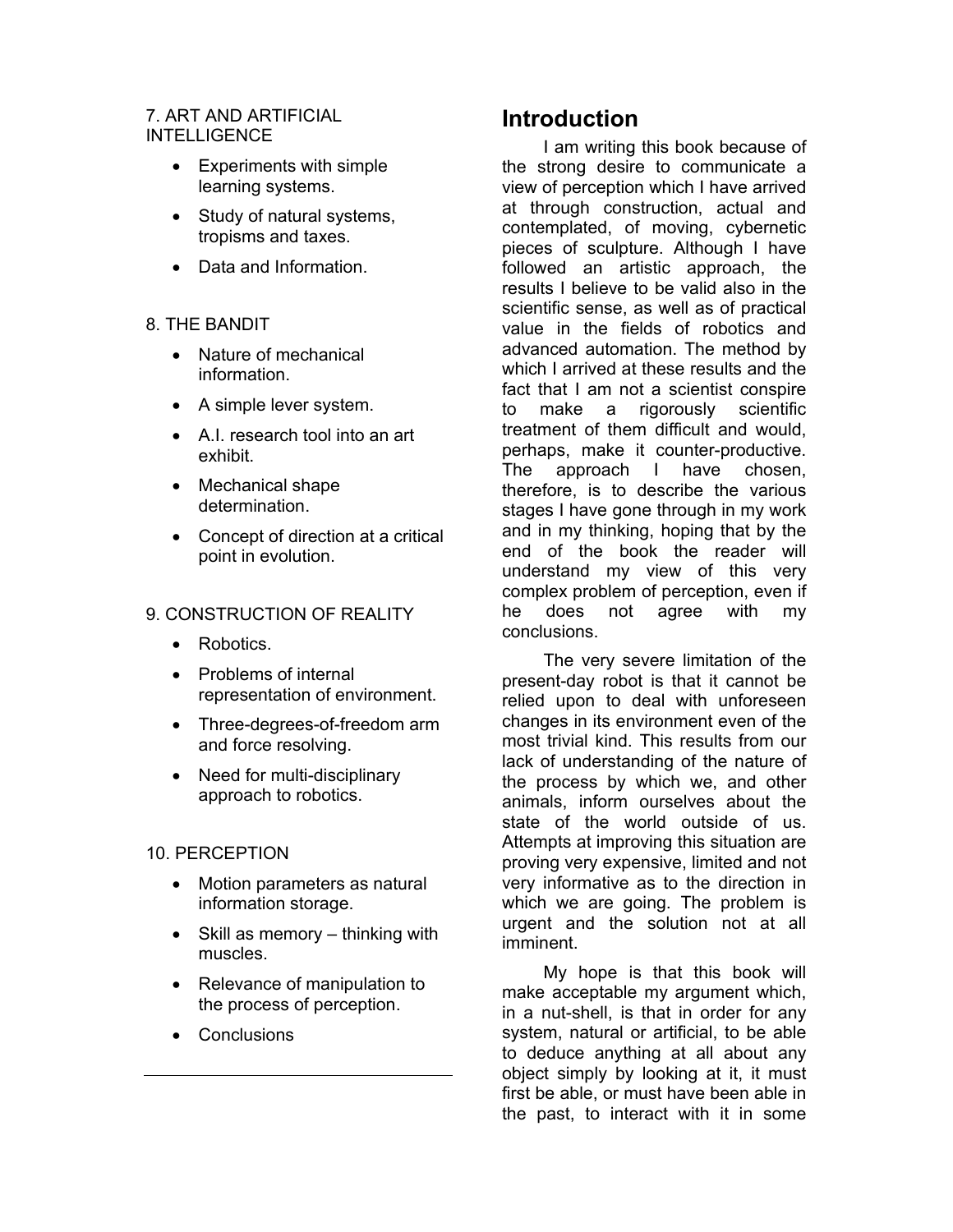mechanical way. Moreover, only those aspects of the object which can be modified by such actions can ever be successfully interpreted. This view has important implications in the field of visual data processing, leading to the conclusion that the future thinking machine will be a robot and not just a computer.

## **Synopsis**

I shall begin in 1962 when I gave up a reasonably promising career in business (although without having put any money by) to live in an unconverted garage and return to art in which I began as a student in 1945 but subsequently abandoned. Returning to it after such a long break made me extremely self-conscious and inclined to question the motives behind and the validity of every artistic decision. I was now nearly forty but my art has not matured with me and was no better than that I had produced as a student where, in sculpture at least, I was considered by my teachers promising. It was certainly much less convincing. I was encouraged to persevere, however, by the realisation that inwardly I had no faith in the type of art I was trying to produce nor, for that matter of any other being produced around me. My stuff was doffedly traditional and, dissatisfied with it though I was, I resisted any temptation to join any of the trendy movements, hoping to find my own way.

I was, however, always interested in engineering, tinkering really, I was forever helping people with their cars and motorbikes, and so I arrived at a sort of compromise. I produced a number of pieces constructed out of parts of old motor cars and even sold a couple. They were not serious sculpture but I enjoyed making them and it occurred to me that enjoying

one's work was important and that, perhaps, I should stop trying so hard to be an artist and just try to find some activity which would make me feel like jumping out of bed every morning to get on with it.

One thing I knew I would always enjoy was working with machines and so, in the end, I have developed a curious form of engineering in which calculation was replaced by intuition and concern for cost-effectiveness by enthusiasm. I tried to design simple components as if they were parts of supersonic aircraft where every ounce of material mattered and cost was no object.

The first result of this "conversion" was SAM or Sound Activated Mobile shown at the 1968 Cybernetic Serendipity exhibition at the Institute of Contemporary Art and the first genuine piece of sculpture I had produced. It consisted of a spinelike articulated structure surmounted by an array of microphones and a flower-like arrangement of acoustic reflectors, which, powered by a hydraulic pump, turned towards anyone making a noise in its vicinity.

The path by which I acquired sufficient knowledge to construct SAM was rather tortuous. It began with the simultaneous realisation that the shapes of the highly engineered components of the cars I was taking to pieces were more satisfactory from the aesthetic point of view than my feeble attempts at abstract sculpture, through having more conviction and an air purposefulness and suitability for the tasks for which they were intended; and also that those tasks invariably involved some form of physical motion or transmission of forces.

Clearly one way of making my abstract pieces more convincing could be to invent imaginary functions for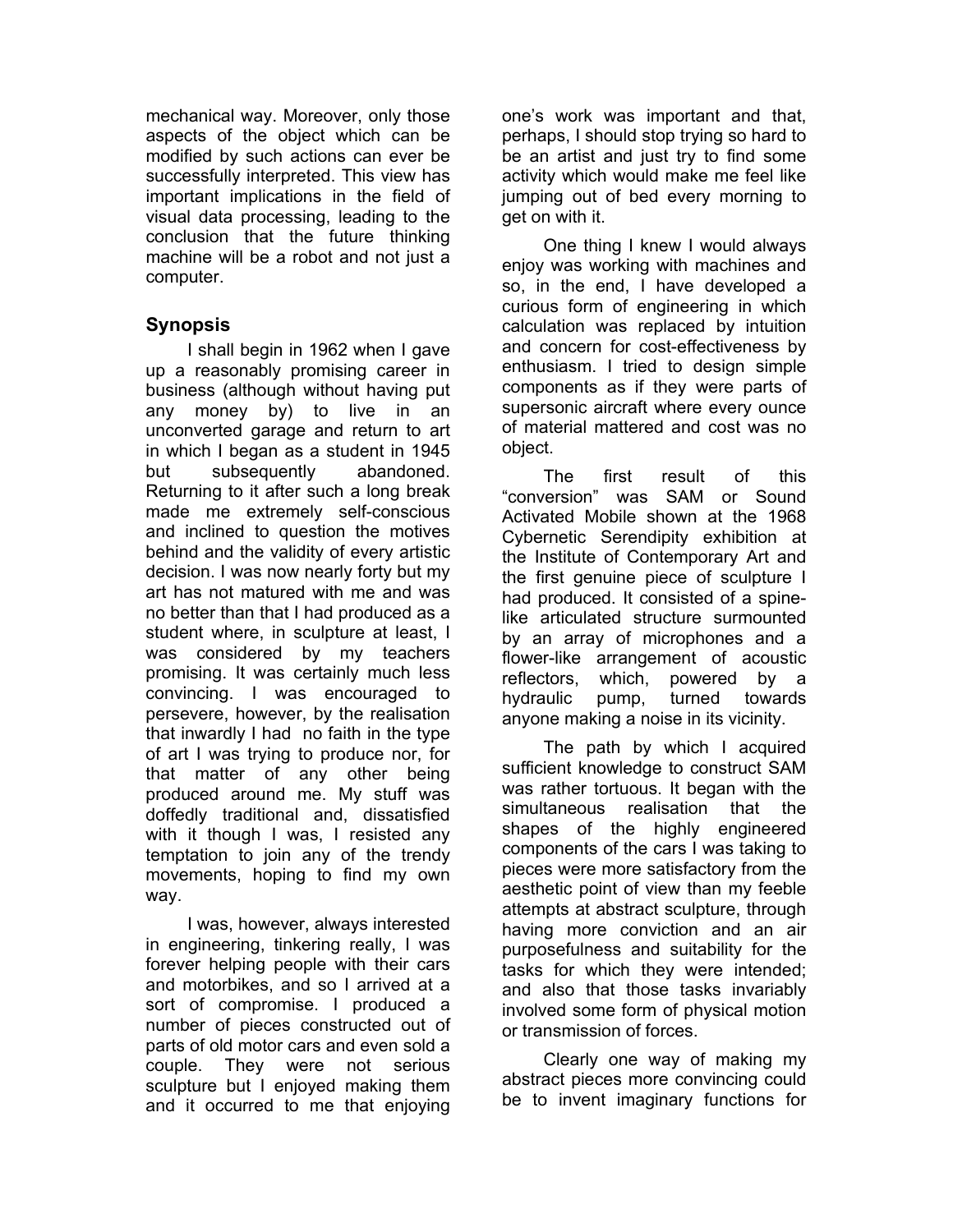them and make sure that they looked capable of performing them. Better still would be actually to make them move but not in the repetitive way like Tinguely's but in a natural, animal-like way. Movement has always held a great fascination for me and even in the little wax figurines I was making at the time I was attempting to convey if not of actual movement then certainly of potential actions. Clearly a possibility now existed of generating such movements directly. During my vandalising of cars I dismantled and reconstructed a hydraulic braking system and was impressed with the power and precision with which it could be made to move quite heavy objects. This was obviously a very good way of producing very subtle and wellcontrolled motion and the oil could be delivered to any number of actuators through flexible piping, but to do this required an ability to control precisely the amount of oil being fed to a hydraulic piston. Foot pedals clearly had to be replaced by a motorised pump and the flow controlled by valves. Some method of automatically controlling the valves was required and, even more importantly, an ability to define precisely the motion to be produced.

My first attempts at making hydraulic pistons were quite disastrous and so I looked for ready-made small pistons. After a long search I found some at a hydraulic press manufacturer's who found some included accidentally with a government-surplus press he had bought. Included were some servovalves which I bought, although neither I nor the dealer knew what they were. In tracking down the function of these valves I made contact with the City University where I learned about the existence of a whole field of engineering science called control engineering, concerned with precisely the sort of problems I was intending to tackle.

The servo-valve turned out to be an electro-hydraulic transducer in which the amount of current flowing through the electrical part of it, the socalled torque motor, determines very precisely the amount of oil that the valve will pass. It was clearly the perfect way of controlling the motion of a kinetic sculpture.

SAM I though of as a neck of a robot which defined sufficiently well the sort of movements it would be required to produce, but this still left me with arbitrary decision as to when and how it should produce these movements. The sound-seeking array of microphones solved that problem although not without some difficulties; the phase-discriminating system finally used was given to me by a friend from Cambridge university, a co-exhibitor at the exhibition.

SAM was reasonably successful, more through luck than design (I did not see it move under electronic control until it was installed at the exhibition) but its movements were far too unpredictable and uncontrollable for their mechanism to be of use in the more elaborate sculptures I was hoping to produce.

returned to the control engineers. The mathematics used by these people were quite beyond me but I became fascinated by one piece of equipment used extensively in that field – the analogue computer. In learning to use it I had to learn a bit about calculus, which was painful but worth while because I could now think of motion in a much more precise way. I bought an army-surplus oscilloscope, constructed a simple analogue computer and could the spot on the screen move in quite elegant ways. I learned how to make my own hydraulic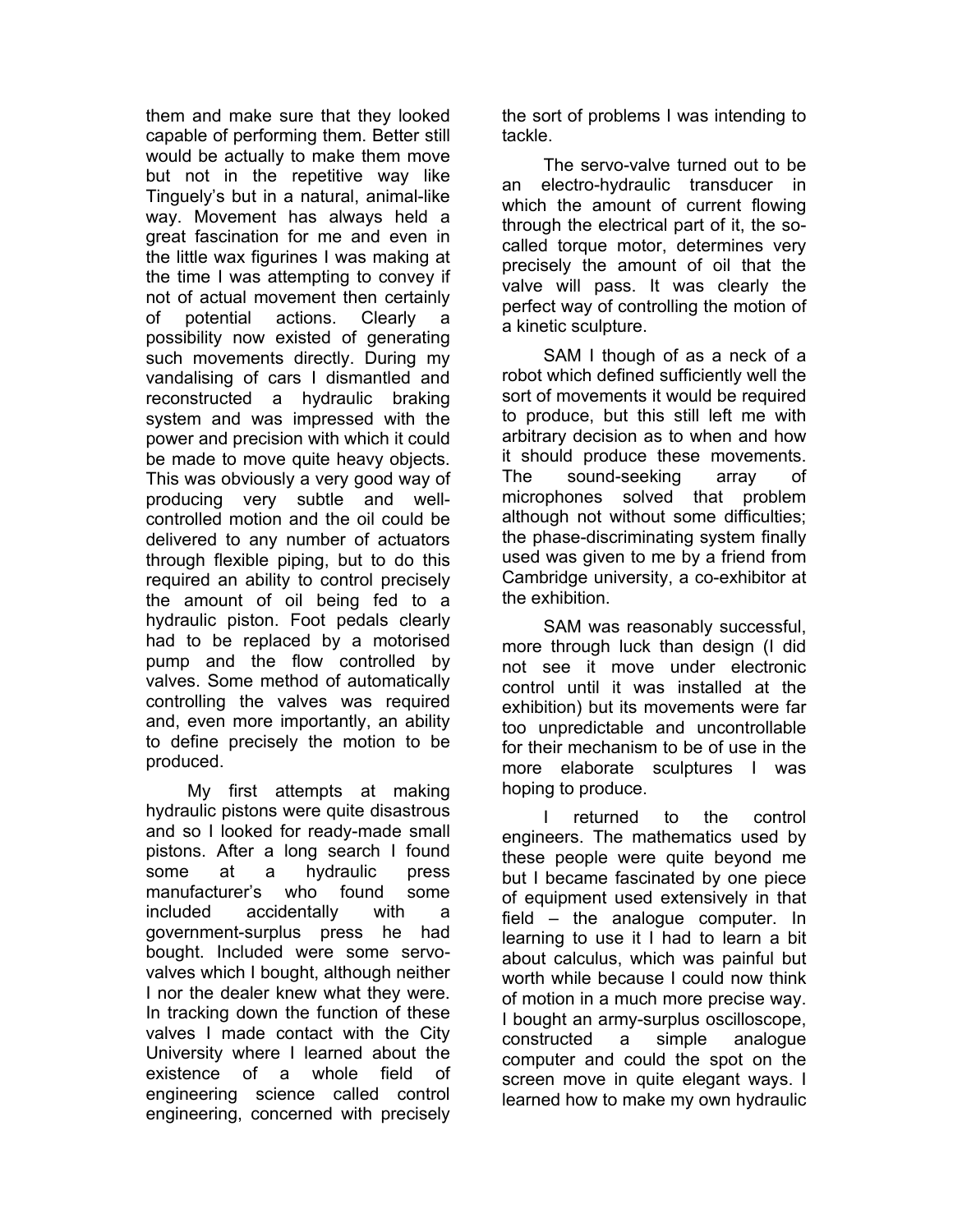actuators and found out about the various methods of honing, grinding, hardening and sealing, eventually constructing a simple servo-system which would move a lever in strict accordance with the pattern displayed on the oscilloscope.

Although the various waveforms produced by the computer were pleasing, and the physical motion of the lever encouraging, I needed a more precise way of describing the motions to be produced in terms of velocities and accelerations and time intervals. I also needed to understand better how we and other animals move and to this end I contacted some people working with powered prosthetics, having learned that they were analysing movements of human arms during the performance of various tasks. I was amazed to discover that the motion of a human elbow when performing a wellrehearsed movement from one point to another exhibited an almost constant acceleration and deceleration, the sort of motion that I could simulate exactly on my analogue computer. I have also noticed that these people were using digital logic circuits to sequence and control their simulators. I felt it was time to learn more about digital processing.

Digital computing worried me because it seemed to require not only a much better knowledge of electronics than I possess, but also a knowledge of Boolean logic, Venn diagrams and the like. I tackled this problem by first attending a course on fluidics, a vogue technology then, in which the various logic functions of AND, OR and such could be performed by deflecting jets of air in various ingenious devices. Not involving electronics they were easier to understand so that I felt able to tackle the construction of their

electronic counterparts when they appeared in Wireless World as parts of a home-computer project. I eventually constructed a small logic network which, together with a pair of digital-toanalogue converters, enabled my hydraulic lever to perform a great variety of movements.

 I took great pride in the fact that the shapes which I finally produced for SAM's neck did indeed look better than my previous sculptures and somewhat bone-like, though I had not tried to imitate any natural forms. I was intrigued, to say the least, therefore, to discover that an almost identical shape existed in nature in the joint of the claw of the lobster. It was not only the similarity of shape which was intriguing. Its operation also was like that of my joint: a simple pivoting action which I had never seem before in nature. Most animals, even those with stiff exo-skeletons have more complex joints which, like our shoulders, can rotate in several planes at the same time. In the lobster all the joints are simple pivots but in spite of this apparent limitation and in spite of having only six of them in any leg, that leg can perform all the required motions with perfect ease.

I was constructing a model of such a leg, the better to understand its construction at the time, when a friend of mine introduced me to James Gardener, the designer, who was responsible for the permanent technological exhibition in Eindhoven in Holland, which was a showpiece of Philips, the giant electrical firm. G, as he was generally known, introduced me to Philips and persuaded them to commission me to produce a large moving sculpture which he eventually christened The Senster.

This was a huge undertaking which took me three years to complete but which enabled me to put many of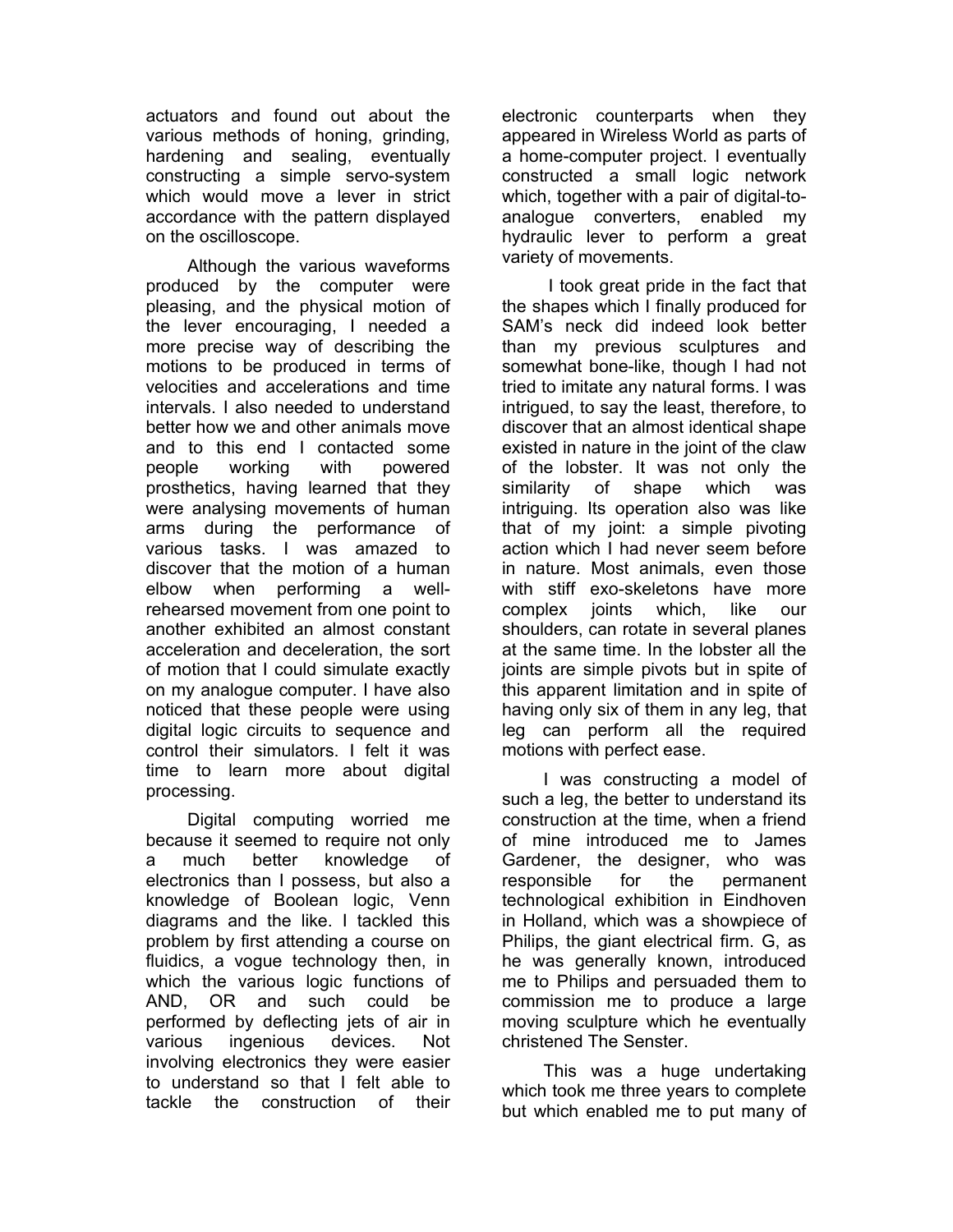the ideas I had been toying with into practice. It took the general form of (what else) a great lobster's claw with the pincer replaced by a moving array of microphones like SAM's, except that the whole thing was now run by a digital computer, had proper industrial actuators and servo-valves and I had a professional engineer from Mullards to help with electronics.

I had by that time established a close relationship with a number of people in the Department of Mechanical Engineering of University College London where I went frequently for advice and for the last year of working on the Senster I moved there completely.

I spent about six months in Eindhoven, about half of that time sitting the exhibition hall programming the Senster and observing the interaction between it and the spectators, and I came to the conclusion that the shape and the general appearance of the structure were of very little significance compared to its behaviour, and especially to its ability to respond to the public. People seemed very willing to imbue it with some form of animallike intelligence and the general atmosphere around it was very much like that in the zoo. Knowing just how little went on in fact inside that animal's head, I felt like a fraud and resolved that any future monster of mine would be more genuinely intelligent.

I was sufficiently naïve at the time to believe that my failure was simply that of not consulting the right people in the Artificial Intelligence fraternity about the correct programmes (I was convinced there would be many such) to use in these circumstances. Although I was delighted when on my return from Holland I was quite unexpectedly invited to join the staff of the Mechanical Engineering

department as a research assistant, I was just a little disappointed that it could not have been the department of computer science. Now I feel lucky that I didn't have that choice.

I soon discovered that those involved with A.I. concerned themselves with completely different problems, or at least that their methods, and especially the criteria they applied, had very little relevance to my problems. I decided to do a little research of my own. I felt that since the Senster seemed already almost intelligent I should be able to achieve at least some improvement even on my own and learn something about intelligence, as I understood it, in the process. In any case I had no money to construct any new sculptures and research seemed to be the right thing to do in a university.

I assumed that the most obvious manifestation of intelligence would be an ability to learn, and tried to think of the simplest possible construction in which such an ability might possibly be demonstrated. I constructed a movable array of five photo-transistors, driven by a stepper-motor with which I attempted to track the motion of a small light attached to a moving arm. The light was moved by a free-running electric motor and the photo-array was controlled by a digital computer. The central transistor charged a leakycapacitor-circuit so that the charge on it was a measure of how often the transistor pointed in the right direction and so constituted my criterion of success.

It took me a long time to realise that this was getting me nowhere. I was getting embroiled in mathematics which I had trouble understanding while the real understanding of intelligence was receding ever farther. I found that I was using terms like perception, information and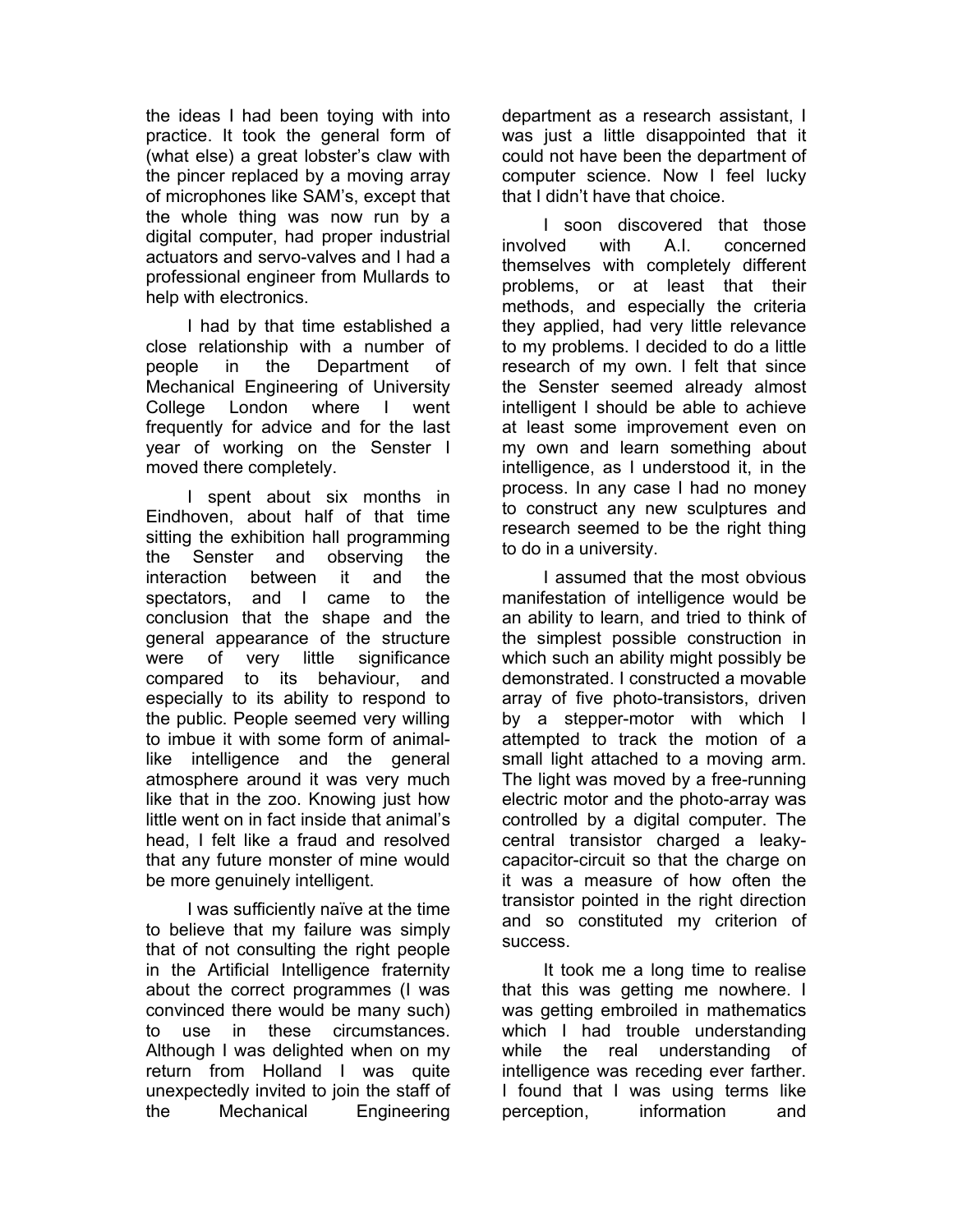knowledge, without really understanding how they could be related to an artificial device. I started reading books about animal behaviour, concentrating on the most primitive systems like lice and maggots, hoping that their patterns of behaviour would also be simple, as indeed they proved to be. I have succeeded in writing computer simulations for several such simple mechanisms in which imaginary animals tried various techniques to reach a source of stimulus.

I have arrived at two conclusions: one, that mechanical movement was not only the common element in all such experiments but also the only means by which we could establish the presence of any would-be mental activity, and two, that while the concept of intelligence remained as elusive as ever, the notion of perception seemed as important and perhaps more manageable. Perception, like mechanical motion, must, of necessity, constitute a part of any form of behaviour and can be thought of as the mechanism by which the sensory data arriving from the eyes or ears or any other type of sensor is organised into a form suitable for producing an appropriate response. That response, in the simple systems I was looking at, was invariably some form of motion, so that the immediate problem seemed to be to discover a method of describing the two sets of phenomena: visual patterns, say, and physical movement, in such a way that their correspondence, which was a physical fact in the outside world, could be reflected inside the system.

I felt that I needed to understand more about the nature of mechanical information and decided to concentrate on that. An opportunity occurred when I was asked to help in the supervision of a very bright Chinese student doing his Ph.D. project who had no strong views on what sort of project he should do and was quite happy to have me suggest one for him. I suggested a hydraulically-operated mechanical lever, equipped with pressure sensors and connected to a computer, with which it would be possible to move or exert pressure against a variety of objects and in this manner discover something about their mechanical characteristics.

Being connected to a computer, the arm was capable of operating in two modes: in the position mode it would move to a specified position with a prescribed velocity, largely without regard to any encountered resistance and in pressure mode it would exert a specified pressure against whatever object it encountered. If the specified pressure was zero it would become completely passive and compliant.

At that time the Computer Art Society was staging an exhibition on the fringes of the Edinburgh Festival and asked me to contribute. The arm was all that I could show, so together with the student we turned it into an exhibit. The arm was made to operate in both position and pressure mode and people were invited to move it in any way they liked. When compliant, the computer would store the movements the spectators made and then play them back in position mode. The different ways in which people reacted when the arm suddenly took over were analysed by a statistical programme which was capable of distinguishing between sexes and of classifying people according to their temperament. The results were printed on a teleprinter and were surprisingly accurate. We called it The Bandit, after the One-Arm-Bandits of Las Vegas, which it vaguely resembled, and I hoped that it succeeded in showing people how much very subtle information could be transmitted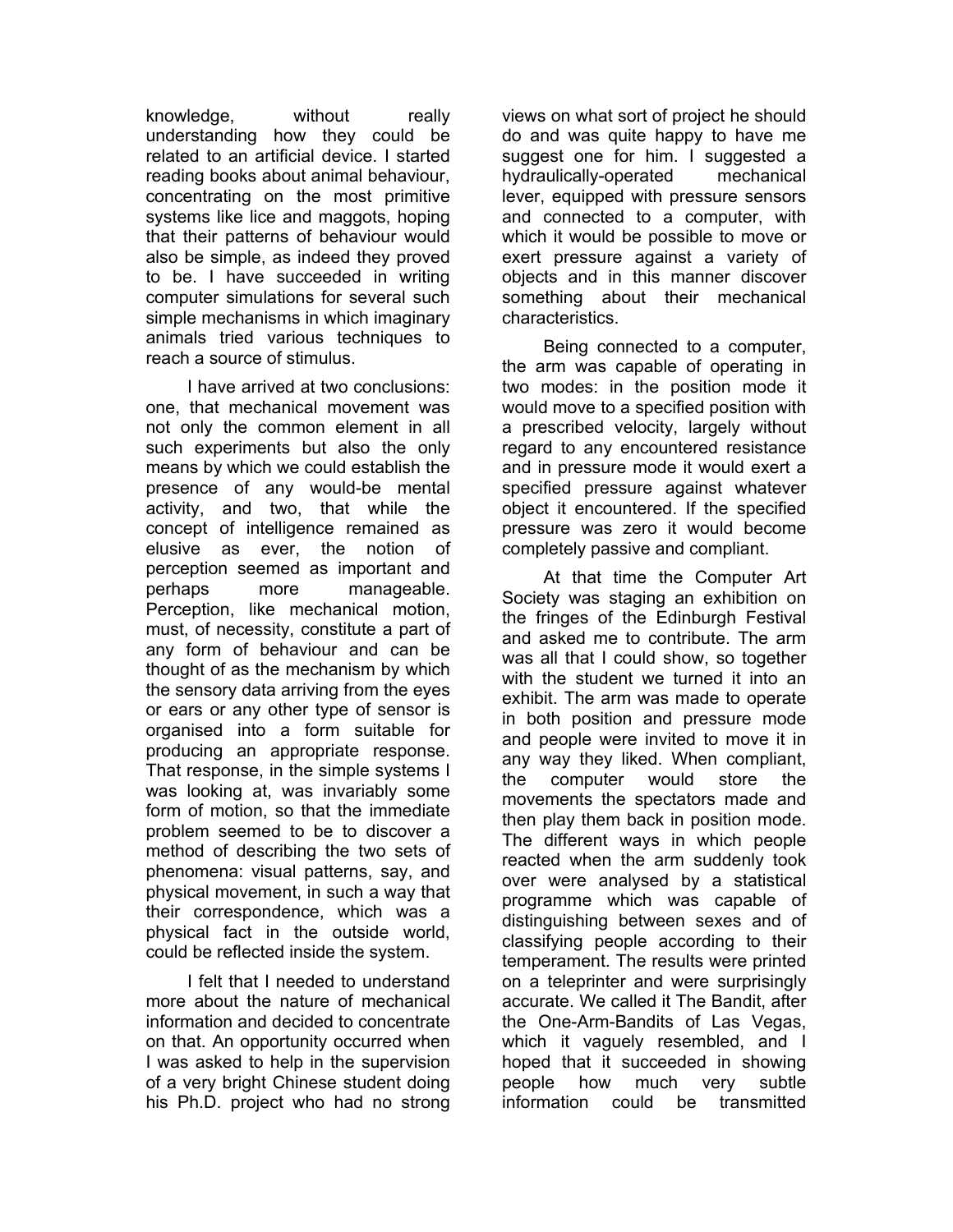through such a simple gesture as moving a lever.

The Bandit was, however, a little off the point as far as my main interest was concerned. I was forming an idea that perception ought to relate to objects rather than events; that it ought to enable the system to distinguish between itself and the outside world. I felt that a very important distinction should be made between what could be called non-dimensional sensing, that is, aware ness of changes in some stimulus like pressure, noise or light which have a magnitude but no direction; and the type of perception which could enable the system or animal to determine the shape, size, position or direction of motion of other objects as well as of itself. The Bandit, having only one actuator, could deal only with magnitudes and so another moveable segment was added to it, similarly instrumented and forming, in effect, an elbow.

The new device was reorientated so that the tip moved horizontally, parallel to the surface of a table which could be placed beneath it. I devised an experiment in which the arm could be made to run along a piece of metal placed on the table and the computer could record such runs and deduce the angle at which the piece had been placed from the relative velocities of the two rotating joints. The point of interest here was that the arm was not given any positional information, merely a value of acceleration, and positional information was what came back to it.

Industrial Robotics seemed a field worth investigating by that time, especially since I had been unsuccessful in trying to raise money from the Science Research Council and there was a lot of talk about the industrialists being prepared to back research in this field. Although I was convinced that the topics I was investigating should have great relevance to the tasks that the industrialists were planning to undertake I had no illusions about their willingness to support any work as speculative as mine. I therefore embarked on the construction of a practical industrial manipulator, hoping that, having made a start and having demonstrated its potential, I might find a backer to finance its further development. I incorporated in the design some features which I hoped would make it more suitable for operations where sensing of forces would be required. The task threatened to be rather mundane so I decided to use some of my sculptural techniques in the production of the components. This would not detract from their performance (it could, in fact, increase it) nor would it make them any more expensive to produce in quantity. On the other hand it made them more enjoyable to make and I also hoped that they might form the basis for another moving sculpture.

I concentrated on the three endsegments which would provide the twisting and rotating motion for whatever was to be fitted at the end, leaving the remaining large segments which would provide the reach till later, to be made by another technique, possibly fabricated from tubular steel.

With no backing forthcoming I redesigned the device to provide a limited reach which resulted in a threedegrees-of-freedom manipulator with a reasonable performance but few applications and therefore no prospects. By then one of my colleagues had joined me in this venture and we managed to offset the cost of the development of the device by selling two of them to other research establishments.